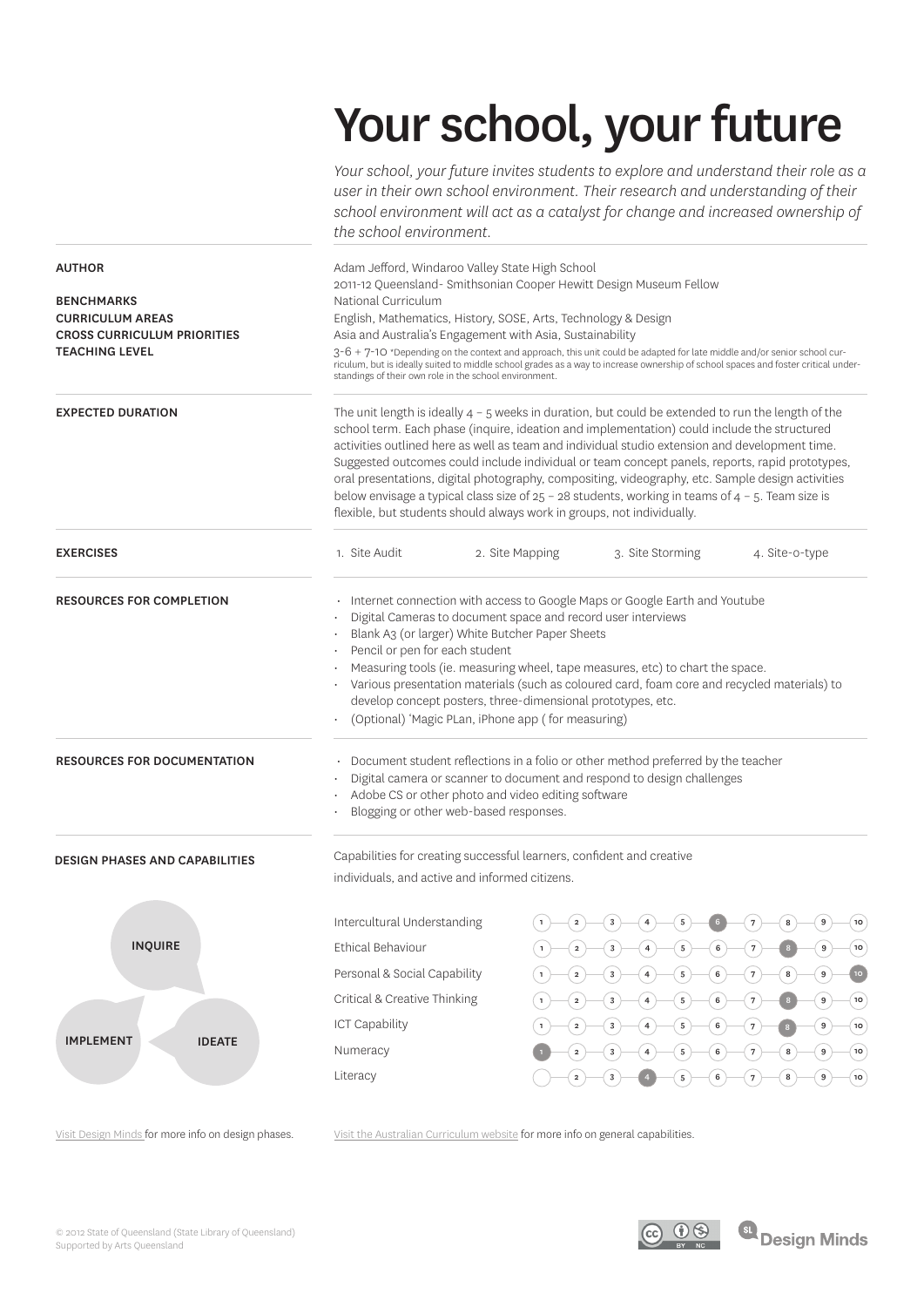## Site Audit



 $\bigodot$  40 minute lessons x 3



| <b>METHOD</b>         | All class exercise, students divided into teams for group work. Teams should be created by the<br>teacher facilitator if at all possible.                                                                                                                                                                                                                                                                                                                                                                                                                                                                       |
|-----------------------|-----------------------------------------------------------------------------------------------------------------------------------------------------------------------------------------------------------------------------------------------------------------------------------------------------------------------------------------------------------------------------------------------------------------------------------------------------------------------------------------------------------------------------------------------------------------------------------------------------------------|
| <b>ACTIVITY</b>       | Site Audit is a preliminary set of exercises designed to help students and teachers identify and<br>interpret school spaces that students may wish to audit. The role of the user in the design process<br>is introduced and students are scaffolded through the initial stage of the process with a focus on<br>empathy, user needs and the importance of research.                                                                                                                                                                                                                                            |
|                       | Suggested steps.                                                                                                                                                                                                                                                                                                                                                                                                                                                                                                                                                                                                |
|                       | in teams on butchers paper, students identify and list areas of the school environment that they<br>like as well as areas that they don't like. Areas/space shouldn't be defined by school rules,<br>out-of-bounds, etc - the whole school grounds (including points of egress and transportation<br>hubs) should be up for consideration.                                                                                                                                                                                                                                                                      |
|                       | once teams have developed a list, each team shares out to the main board and teacher records<br>areas, noting frequency of some areas.                                                                                                                                                                                                                                                                                                                                                                                                                                                                          |
|                       | on a new sheet of butchers paper, each team will select one space that they like, and<br>one space that they don't like and conduct a Strengths, Weakness, Opportunities and Threats<br>(SWOT) analysis on each one. Teams should pick the spaces democratically, one method may<br>be to distribute post-it notes to each team with each student placing a post-it note next to the<br>area that they would like to review - the space with the most post-it notes being selected.                                                                                                                             |
|                       | once teams have completed SWOT analysis, each team will share-out their findings with the<br>teacher recording analysis findings on main board, again noting frequency of some findings.                                                                                                                                                                                                                                                                                                                                                                                                                        |
|                       | at this stage, it is suggested that a guest expert attend the class, and speak about the spaces<br>that the students have identified, and the challenges in developing safe, productive and<br>engaging school environments. Suggested experts could include Senior Teachers,<br>administration or Facilities staff.                                                                                                                                                                                                                                                                                            |
|                       | teacher introduces the role of the user in the design process. As students are the users already,<br>they are encouraged to think about the spaces they have identified from different viewpoints<br>(teachers, administration, facilities, students from other year levels or parents) and conduct<br>another SWOT analysis from a different point of view. note: ultimately, students will design<br>a space with one user in mind - however it is a useful exercise to consider the needs of others<br>(empathy) when designing.                                                                             |
| <b>REFLECTION</b>     | all research/brainstorming boards are collated into team folios.                                                                                                                                                                                                                                                                                                                                                                                                                                                                                                                                                |
|                       | students given opportunity to photograph/document boards digitally.                                                                                                                                                                                                                                                                                                                                                                                                                                                                                                                                             |
|                       | introduce some example school spaces from other countries in the region (Singapore, Japan,<br>Pacific Islands, etc) consider similarities and differences - what might be some reasons for<br>the difference in spaces? note: this is a rich area of exploration and discovery for students and<br>can be dived into in a deeper way. Students could identify cultural and historical areas of<br>interest and explore how schools operate in these spaces. Schools could also be examined<br>from a historical perspective - and students could research and explore how the spaces have<br>changed over time. |
|                       | Prompts for reflection:                                                                                                                                                                                                                                                                                                                                                                                                                                                                                                                                                                                         |
|                       | How has your understanding of your school changed?<br>How might you improve your school space for all students?                                                                                                                                                                                                                                                                                                                                                                                                                                                                                                 |
| <b>DOCLIMENTATION</b> | Students set un group wiki or blog to record research ideation, data collection, etc.                                                                                                                                                                                                                                                                                                                                                                                                                                                                                                                           |

#### DOCUMENTATION

- Students set up group wiki or blog to record research, ideation, data collection, etc.
- Students update in real time and present findings progressively.



<sup>SL</sup> Design Minds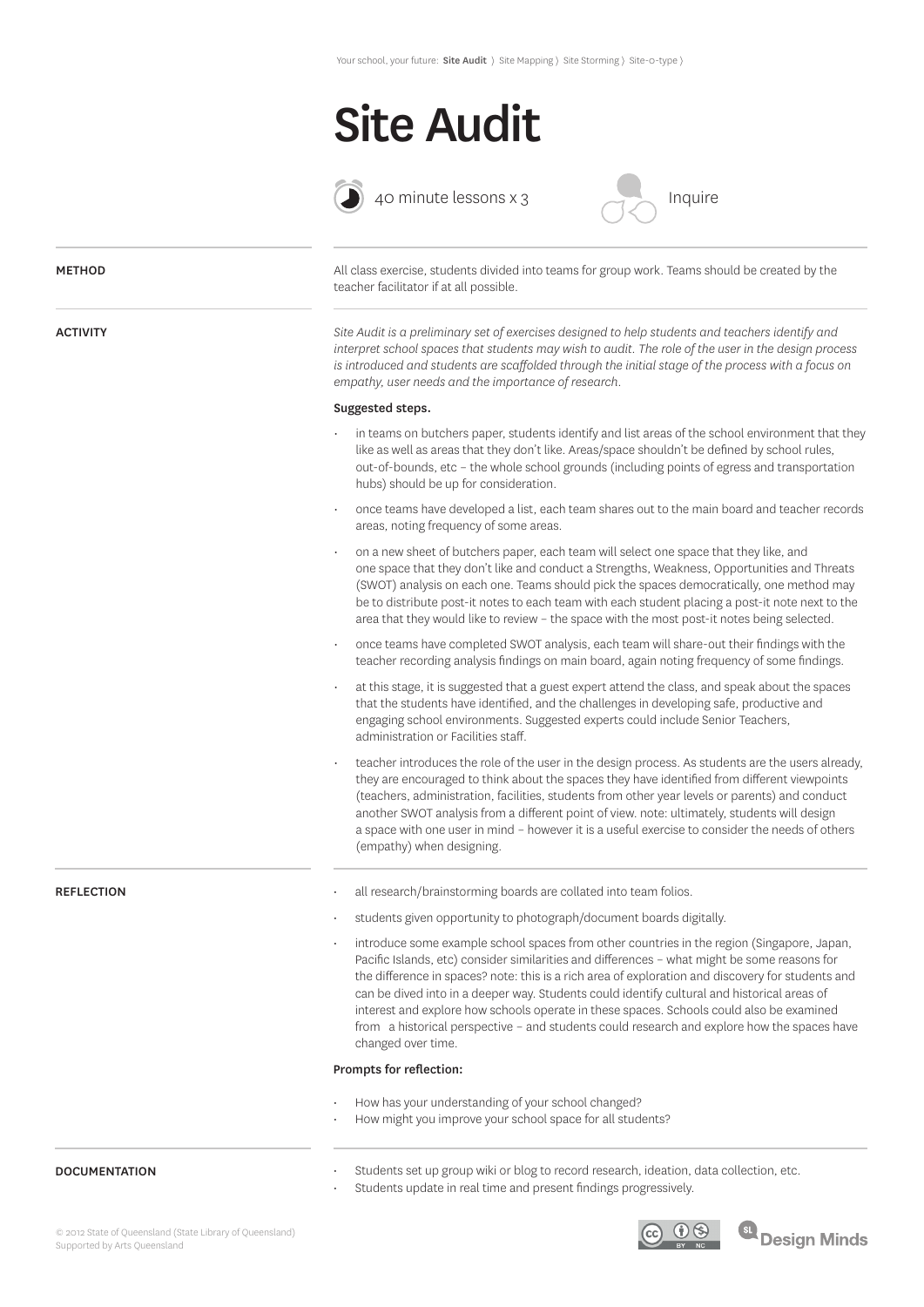## Site Mapping



 $\bigodot$  40 minute lessons x 3



| <b>METHOD</b>        | All class exercise, students divided into teams for group work. Teams should be created by the<br>teacher facilitator if at all possible.                                                                                                                                                                                                                                                                                                                                                                                                                                                                                                                                                                                                                |  |  |
|----------------------|----------------------------------------------------------------------------------------------------------------------------------------------------------------------------------------------------------------------------------------------------------------------------------------------------------------------------------------------------------------------------------------------------------------------------------------------------------------------------------------------------------------------------------------------------------------------------------------------------------------------------------------------------------------------------------------------------------------------------------------------------------|--|--|
| <b>ACTIVITY</b>      | Site Mapping builds on students' initial interpretation and analysis of school spaces. Having<br>selected a space that they like and a space that they don't, in teams students will analyse the<br>space and produce empirical data relating to each space. This data will be used to support<br>ideation and implementation of design outcomes in the next phase of the design process.                                                                                                                                                                                                                                                                                                                                                                |  |  |
|                      | Suggested steps.                                                                                                                                                                                                                                                                                                                                                                                                                                                                                                                                                                                                                                                                                                                                         |  |  |
|                      | Connections to other curriculum areas in this phase could include: English, Mathematics, History,<br>SOSE, ARTS and Technology & Design. If possible, "experts" (i.e. other teachers, local community<br>members, etc) should be brought in to support this process.                                                                                                                                                                                                                                                                                                                                                                                                                                                                                     |  |  |
|                      | Teacher introduces a variety of collection methods for empirical data collection. These could<br>include:                                                                                                                                                                                                                                                                                                                                                                                                                                                                                                                                                                                                                                                |  |  |
|                      | developing a set of questions to interview users of identified spaces. Consider use of<br>technology to support this process. Questions should be drafted in teams, and approved by<br>teacher.<br>developing a set of questions to interview an "authority" of the space with a view to<br>identifying the history, culture or design problems of identified spaces and<br>measuring the space (i.e. the volume of an area, the frequency of use, the average<br>temperature, the length of time user's spend in the space on average, etc).<br>charting the space (i.e. accurate blueprints, mud map, entry/exit points, etc) and<br>documenting the space (i.e. photography - consider panoramic imaging, videography,<br>timelapse, sketching, etc). |  |  |
| <b>REFLECTION</b>    | All research/brainstorming boards are collated into team folios.                                                                                                                                                                                                                                                                                                                                                                                                                                                                                                                                                                                                                                                                                         |  |  |
|                      | Students given opportunity to photograph/document digitally.                                                                                                                                                                                                                                                                                                                                                                                                                                                                                                                                                                                                                                                                                             |  |  |
|                      | Prompts for reflection:                                                                                                                                                                                                                                                                                                                                                                                                                                                                                                                                                                                                                                                                                                                                  |  |  |
|                      | How has your understanding of your space changed?                                                                                                                                                                                                                                                                                                                                                                                                                                                                                                                                                                                                                                                                                                        |  |  |
|                      | Where your initial assumptions about the space proved correct by the data? If not, what are the<br>differences?                                                                                                                                                                                                                                                                                                                                                                                                                                                                                                                                                                                                                                          |  |  |
| <b>DOCUMENTATION</b> | Students continue to record data/findings in group wiki or blog to record research, ideation, data<br>collection, etc. Students update in real time and present findings progressively.                                                                                                                                                                                                                                                                                                                                                                                                                                                                                                                                                                  |  |  |
|                      |                                                                                                                                                                                                                                                                                                                                                                                                                                                                                                                                                                                                                                                                                                                                                          |  |  |



**SL**<br>Design Minds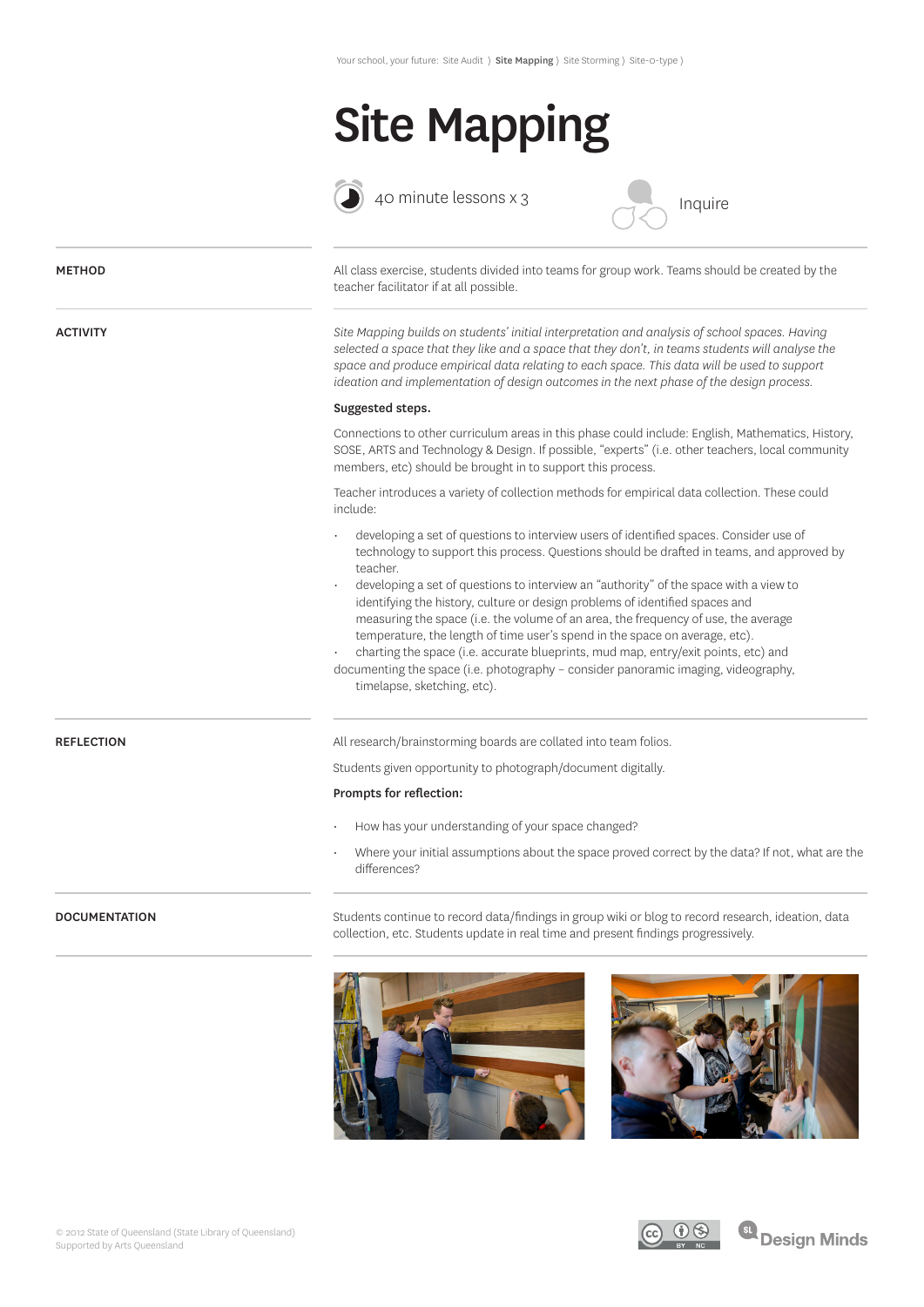## Site Storming



3-6 40 minute lessons

Inquire/ Ideate

### **METHOD**

ACTIVITY

All class exercise, students divided into teams for group work. Teams should be created by the teacher facilitator if at all possible.

*Site Storming allows students' initial interpretation of the spaces to be validated or invalidated by the empirical data that has been collected. Their findings will form the basis for a "How might we…?" question that will be used to support ideation and implementation of design outcomes in the next phase of the design process.*

### Suggested steps:

- with teacher support, teams prepare collected data and share out with other groups. Teacher records data on the main board, noting frequency of some information and using data collected to validate each team's data (and unpacking possible discrepancies in data collection i.e. time of day, what day data collected, etc.)
- once all data is collected and organised, each team develops a "How might we...?" question to begin brainstorming process. A "How might we...?" should address the following things:

### + the user || the space || the desired outcome +

An example of this in a sentence: *How might we increase participation of Year 8 girls on the large oval?*

The question should be open ended and not assume the answer! An example of how not to ask this question is: *How might we get more year 8 girls to have fun running around the oval at lunchtime?*

In that example, the outcome is already defined – and doesn't take into consideration that the users (year 8 girls) might not have fun running around the oval at lunchtime!

Once teams have developed their "How might we...?" questions with support from the teacher, teams can begin the brainstorming process. Here are some helpful youtube videos on *how to* and *how not to* brainstorm. Some general rules for brainstorming might be:

- encourage wild ideas
- defer judgement
- one conversation at a time
- stay focused on the topic
- Go for quantity (at this stage you can refine later)
- write everything down
- be visual

Once each team has finished brainstorming, they will need to narrow down their idea. To help refine the information, the team could start to refine with three ideas from their initial brainstorming:

- one wild idea
- one practical idea
- the darling

Once the team has narrowed it down to three ideas, they will need to choose one prototype. If they're are having trouble narrowing it down, can they combine two ideas? The process should be democratic at all times – if groups are unable to come to an agreement verbally, then consider using post-it note voting to determine the most popular choice.

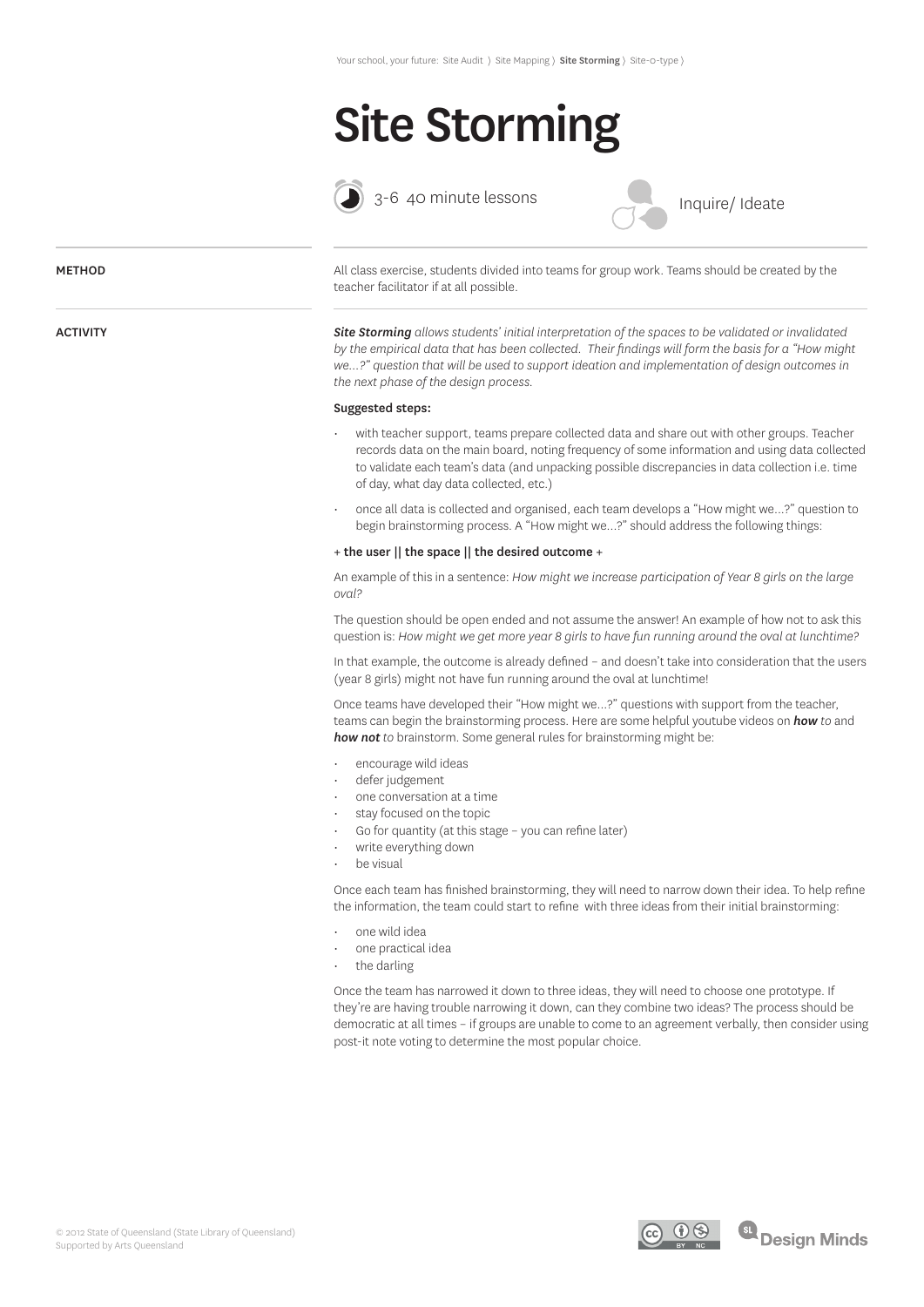# Site Storming

### CONT.

### **REFLECTION**

All research/brainstorming boards are collated into team folios.

Students given opportunity to photograph/document digitally.

### Prompts for reflection

- How has your understanding of your space changed?
- At the start of the project, you were asked how you might improve the school space for all students. Has your answer changed or remained the same? Why?

### **DOCUMENTATION**

Students continue to record data/findings in group wiki or blog to record research, ideation, data collection, etc. Students update in real time and present findings progressively.







<sup>61</sup> Design Minds